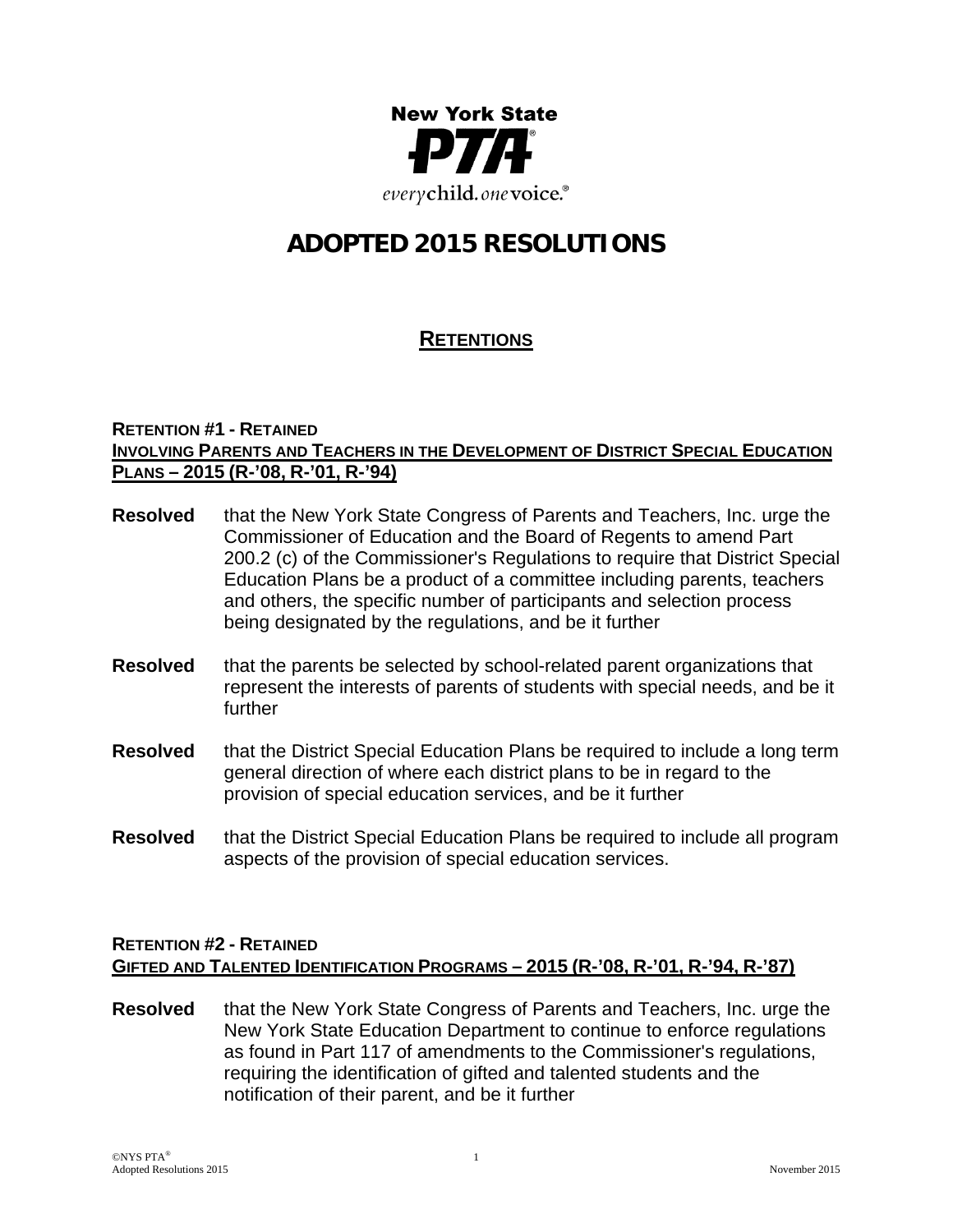- **Resolved** that the New York State PTA seek and support legislation that would mandate instructional educational programs and funding for these programs for students identified as gifted and talented, and be it further
- **Resolved** that the New York State PTA urge public schools to establish Committees for Gifted and Talented, consisting of school administrators, teachers of the gifted and talented, parents of gifted and talented students, and other appropriately trained school and community specialists, to assist in identification of and determination of appropriate educational programs and services for these children, and be it further
- **Resolved** that the New York State PTA urge the Board of Regents and the State Education Department to require undergraduate teacher training so that prospective teachers recognize and understand the unique characteristics and needs of gifted and talented children, and be it further
- **Resolved** that in-service education in the instruction of gifted and talented children be urged for all teachers in the school districts in New York State and be enhanced by leadership, materials, and methods of instruction by the New York State Education Department.

## **RETENTION #3 - RETAINED GIFTED AND TALENTED COUNSELING – 2015 (R-'08, R-'01, R-'94, R-'87)**

**Resolved** that the New York State Congress of Parents and Teachers, Inc. urge the Board of Regents and the State Education Department to require guidance counselors to provide direct and on-going services to address the special needs of children who have been identified as gifted and talented.

#### **RETENTION #4 - RETAINED IN-SCHOOL SUSPENSION – 2015 (R-'08, R-'01, R-'94, R-'87)**

**Resolved** that the New York State Congress of Parents and Teachers, Inc. urge local Boards of Education to establish in-school suspension programs that provide for continuity of instruction.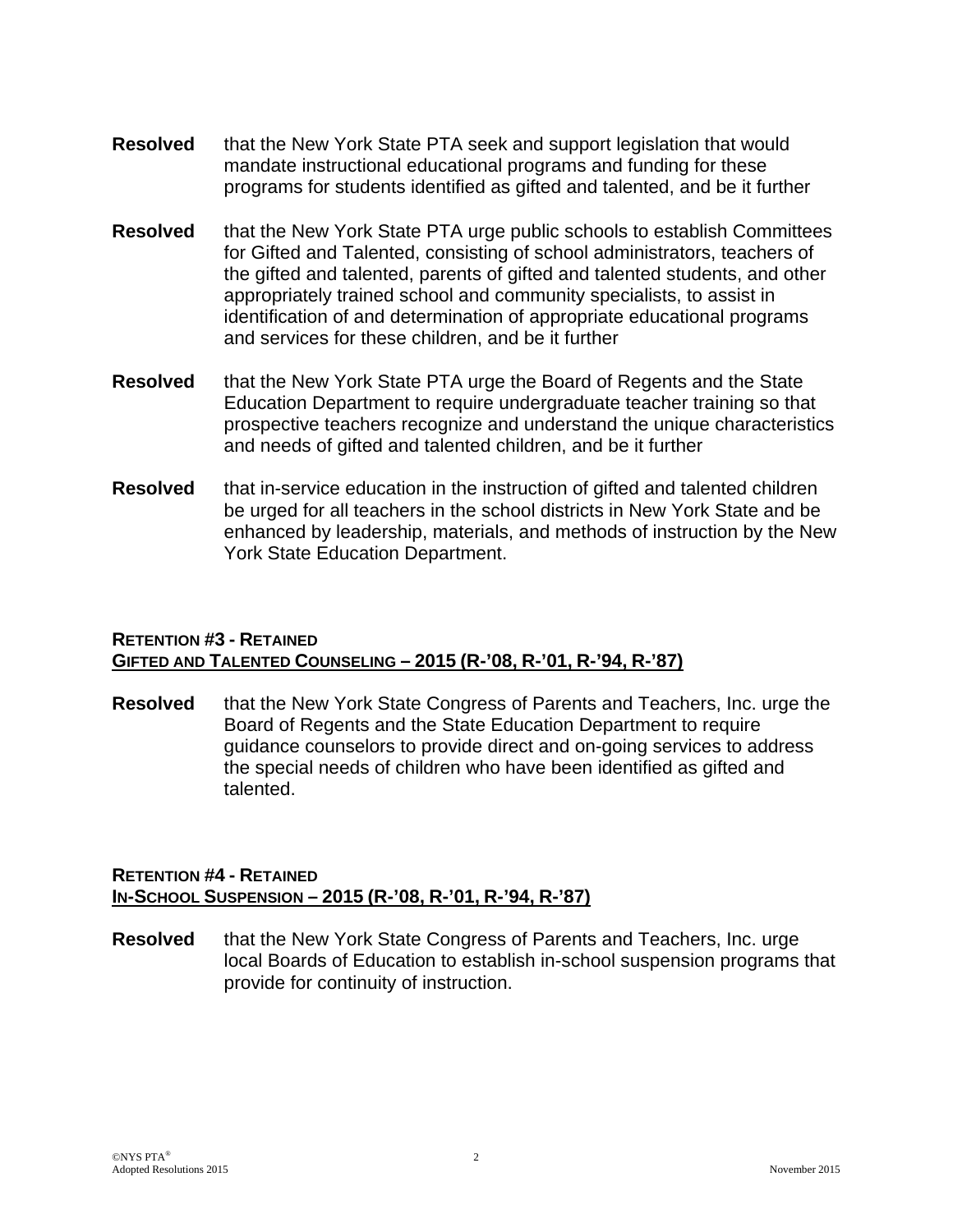#### **RETENTION #5 - RETAINED CERTIFICATION OF ATHLETIC TRAINERS – 2015 (R-'08, R-'01, R-'94, U-'87)**

**Resolved** that the New York State Congress of Parents and Teachers, Inc. urge the New York State Education Department to require each school district to have a NYS certified athletic trainer available during practices and home games of secondary school sports.

## **RETENTION #6 - RETAINED SCHOOL PROTECTION OF STUDENT PRIVACY – 2015 (R-'08, R-'01, R-'94, R-'87)**

- **Resolved** that the New York State Congress of Parents and Teachers, Inc. urge the New York State Education Department to investigate and report currently existing school policies regarding the body search of students, and be it further
- **Resolved** that New York State PTA, units and councils encourage their local school districts to adopt student search policies expressly forbidding strip searches.

## **RETENTION #7 - RETAINED STAFF DEVELOPMENT – 2015 (R-'08, U-'01, R-'94, R-'87)**

- **Resolved** that the New York State Congress of Parents and Teachers, Inc. urge the New York State Education Department to continue to support staff development programs tailored to district needs, and be it further
- **Resolved** that the New York State PTA urge the State legislature to provide consistent and appropriate funding for staff development programs.

## **RETENTION #8 - RETAINED FUNDING OF CHARTER SCHOOLS – 2015 (R-'08, U-'01)**

- **Resolved** that the New York State Congress of Parents and Teachers, Inc. urge and support legislation to change the method of funding charter schools to eliminate the adverse impact on public school districts, and be it further
- **Resolved** that the NYS Congress of Parents and Teachers support legislation that will hold charter schools to the same financial accountability as all public schools.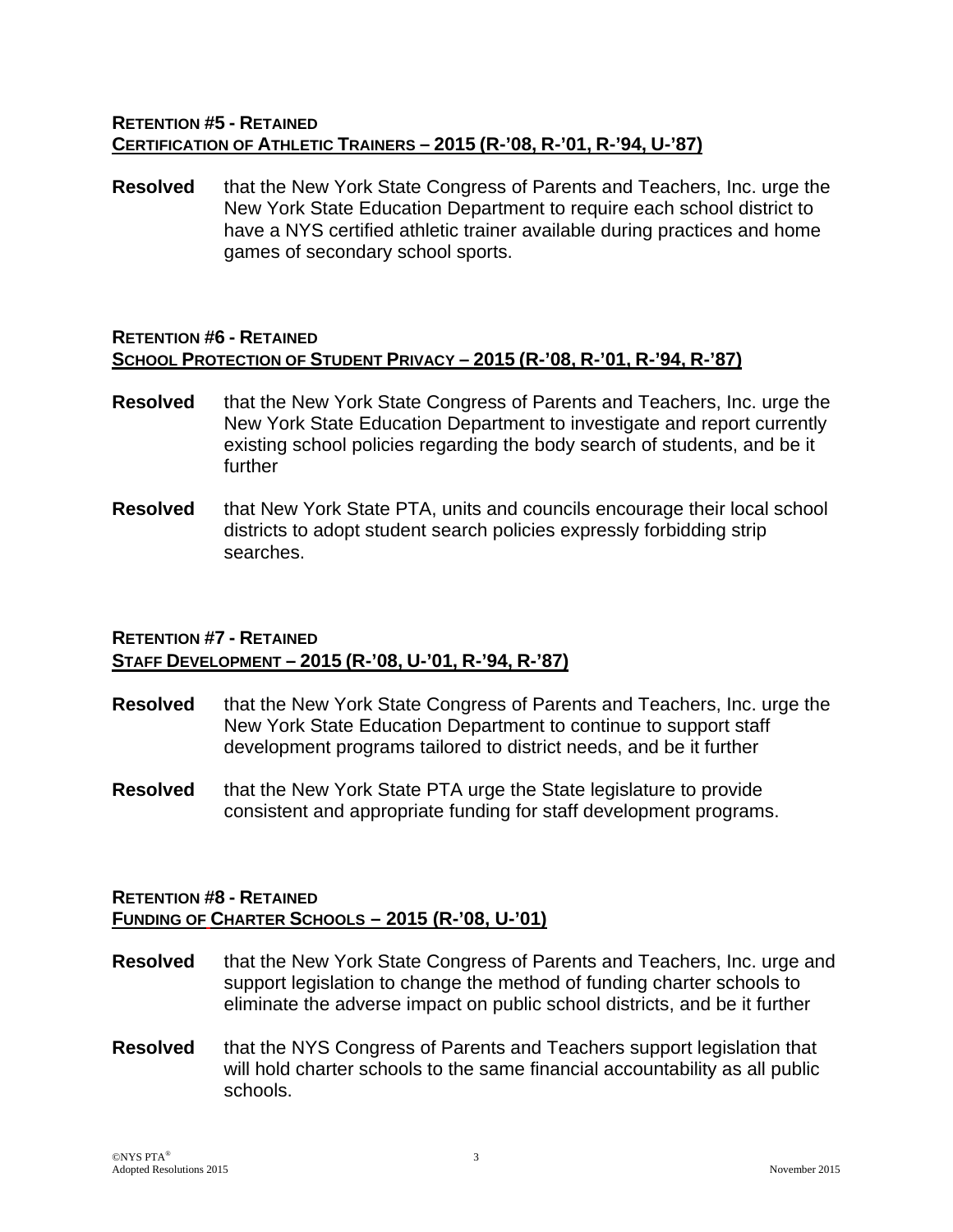#### **RETENTION #9 - RETAINED GUN POSSESSION BY MINORS – 2015 (R-'08, U-'01, R-'94, U-'87)**

**Resolved** that the New York State Congress of Parents and Teachers, Inc. urge its units and councils to promote educational programs for increased awareness of current gun possession laws, including those precluding possession of air/spring guns by youth under age sixteen, and emphasizing the effects of misuse of guns.

# **RETENTION #10 REGENTS EXAMINATION SCHEDULES – 2015 (R-'08)**

**Resolved** that the New York State Congress of Parents and Teachers Inc. strongly urges the New York State Education Department to maintain the current practice of administering Regents Examinations only during designated Regents Exam periods.

# **UPDATES**

## **UPDATE # 1 – ADOPTED AS AMENDED**

#### **TREATMENT OF PERSONS IN NEED OF SUPERVISION (PINS) – 2015 (U-'08, R-'01, R-'98, R- '91, R-'84)**

- **Resolved** that the New York State Congress of Parents and Teachers, Inc. urge local communities to establish individual and family counseling services and crisis mediation centers - where conflicts may be worked out to maintain family stability- and programs for the identification and treatment of youth at risk for adjudication as Persons In Need of Supervision, and be it further
- **Resolved** that the New York State PTA seek to have services and resources delivered to youth adjudicated as Persons In Need of Supervision in such a way as to keep the family together whenever possible, and be it further
- **Resolved** that the New York state PTA oppose the placement of youth adjudicated as Persons In Need of Supervision in large correctional institutions or in facilities far from their homes.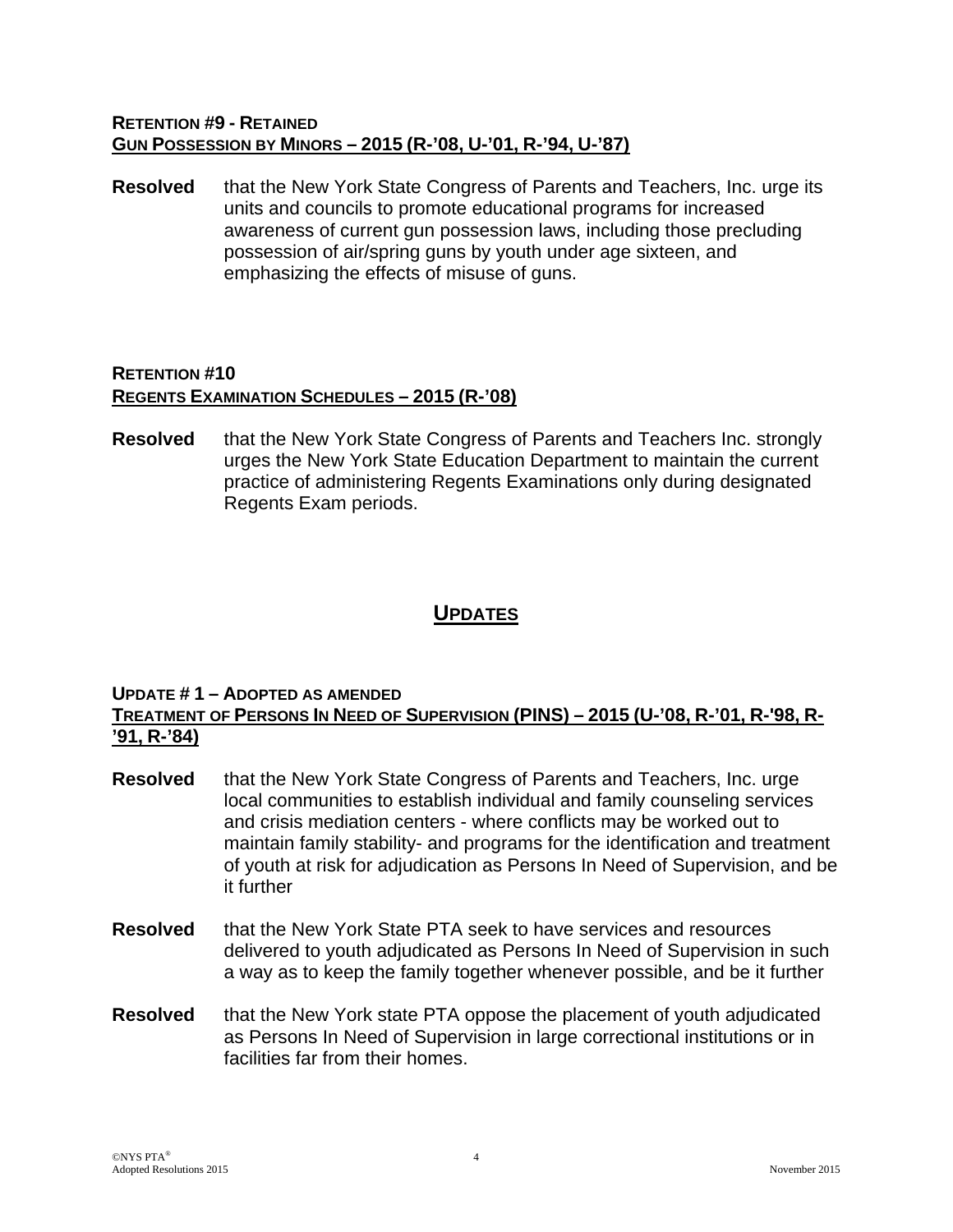#### **UPDATE #2 – ADOPTED AS AMENDED**

## **DOMESTIC AND/OR INTIMATE PARTNER VIOLENCE/SEXUAL HARASSMENT – 2015 (U-'08, R- '01, R-'94)**

- **Resolved** that the New York State Congress of Parents and Teachers, Inc. support implementation of family life curricula in every school, and be it further
- **Resolved** that the New York State PTA support inclusion of Domestic and/or Intimate Partner Violence /Sexual Harassment education as part of a comprehensive health education curriculum including family life education, and be it further
- **Resolved** that the New York State PTA urge local PTA units to bring these issues to the attention of PTA members and youth in their communities, and encourage parent participation in prevention and awareness of sexual harassment and domestic and/or intimate partner violence, and be it further
- **Resolved** that the New York State PTA will focus on prevention of domestic and/or intimate partner violence through education and publications, and be it further
- **Resolved** that the New York State PTA urge school districts to adopt a formal policy on dating violence.

#### **UPDATE #3 – ADOPTED AS AMENDED**

## **TO PROMOTE NON-VIOLENT CONFLICT RESOLUTION IN THE MEDIA – 2015 (U-'08, R-'01, R- '94)**

- **Resolved** that the New York State Congress of Parents and Teachers, Inc. urge the Federal Communication Commission (FCC) to review the incidence of violence in relation to the incidence of non-violent conflict resolution whenever a media outlet seeks a license renewal, and be it further
- **Resolved** that the New York State PTA urge the FCC to demand proof that the ratio of violence to non-violent conflict resolution presented by a media outlet be in the public interest, and be it further
- **Resolved** that, in cases where the ratio given is not deemed to be in the public interest by the FCC, the New York State PTA urge the FCC to refuse renewal of that license.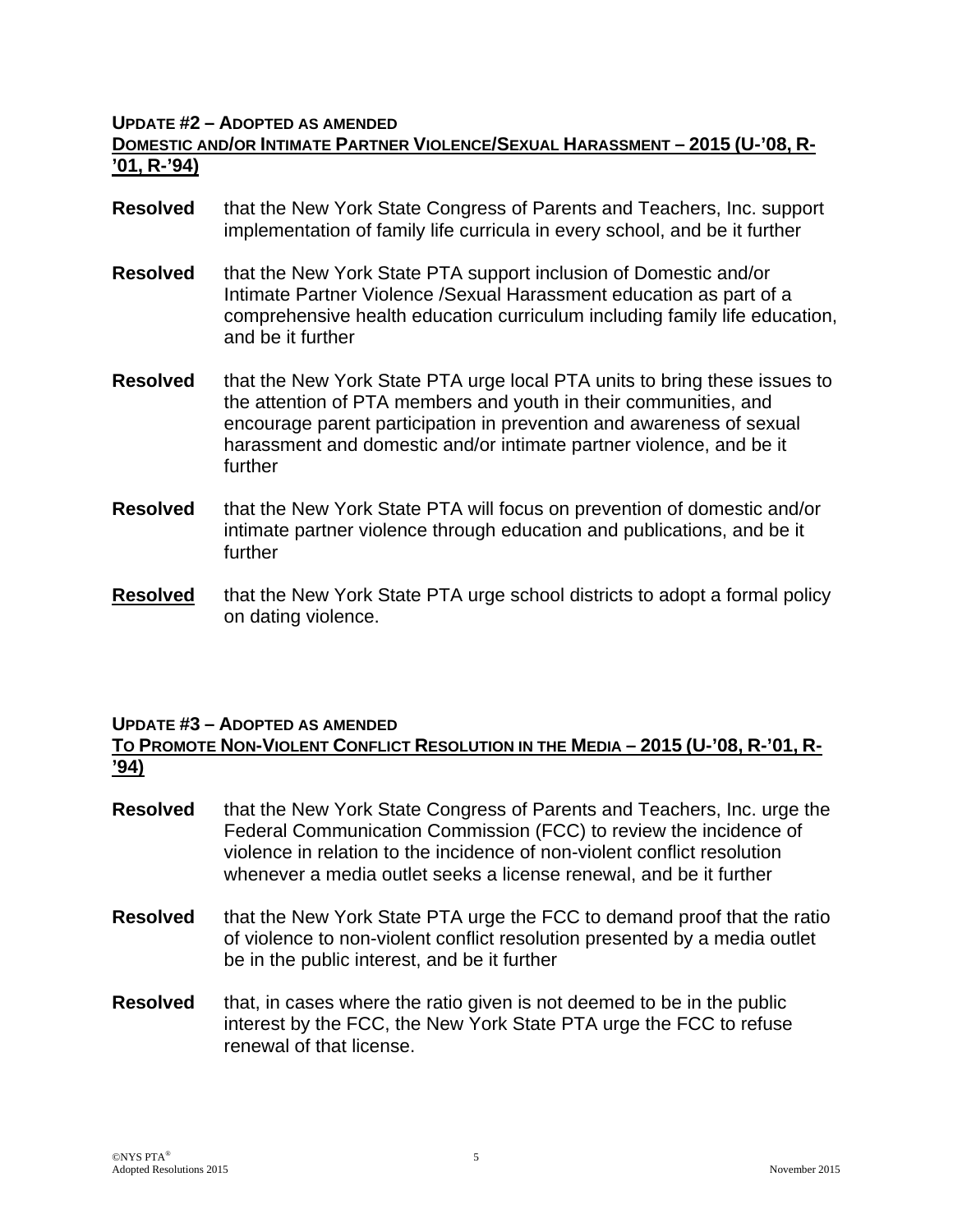#### **UPDATE #4 – ADOPTED AS AMENDED PREJUDICE – 2015 (U-'08, U-'01, U-'95, R-'88)**

- **Resolved** that the New York State Congress of Parents and Teachers, Inc. express its condemnation of all hate crimes, acts of desecration directed against houses of worship and cemeteries, and acts of violence, intimidation, and harassment of individuals because of their actual or perceived: race, ethnicity, or religion, sexual orientation, gender, gender identity, age, disability, or other personal characteristics, and be it further
- **Resolved** that the New York State PTA support and encourage law enforcement agencies to continue to apprehend and, where applicable, prosecute individuals who are responsible for acts of racism, vandalism, discrimination and harassment , and be it further
- **Resolved** that all local PTA units and councils in cooperation with schools and community agencies aid in developing more effective programs in human relations, or encourage their school districts to use already developed curricula available through the State Education Department or other agencies, thereby encouraging the respect for the rights of all humanity.

## **UPDATE #5 – ADOPTED AS AMENDED MULTICULTURAL IN-SERVICE – 2015 (U-'08, U-'01, U-'94, R-'87)**

- **Resolved** that the New York State Congress of Parents and Teachers, Inc. support updates to the Commissioner's Regulations in line with New York State Teaching Standards (Element I.5, Element II.5, Element IV.1 and Element VI.3) to require all candidates for professional certification to receive culturally responsive training that would prepare them to serve the needs of a diverse student body, and be it further
- **Resolved** that PTA units and councils encourage their local school district to provide culturally responsive in-service instruction to teachers, administrators, and other school related personnel that would prepare them to serve the needs of students and families from diverse ethnicities and cultures.

.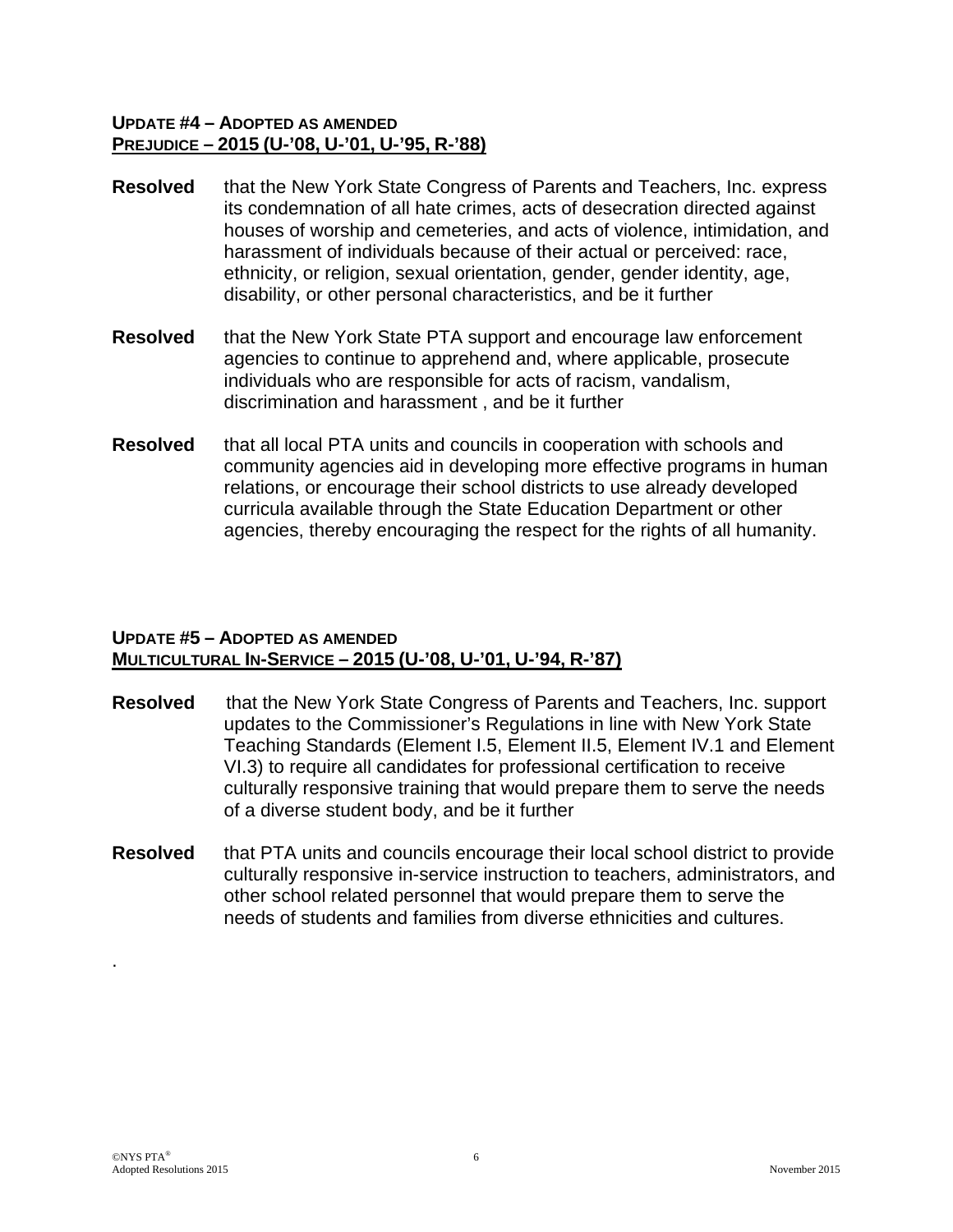#### **UPDATE #6 – ADOPTED AS AMENDED**

## **SCOOTER, SKATEBOARD AND IN-LINE SKATING PROTECTIVE GEAR – 2015 (U-'08, U-'01, R- '95, U-'90)**

- **Resolved** that the New York State Congress of Parents and Teachers, Inc. encourage each unit and council to promote educational programs concerning the need for skateboard and in-line skating protective gear (which includes a helmet, elbow pads, knee pads, and wrist guards), and be it further
- **Resolved** that the New York State PTA encourage each unit and council to urge physicians, manufacturers and sales personnel to educate and encourage parents, guardians and children in the use of scooter, skateboard and inline skating protective gear, and be it further
- **Resolved** that the New York State PTA encourage its units and councils to advocate for regulations within their communities to control the use of scooter, skateboard and in-line skates on public streets and in areas of busy pedestrian activity and to advocate for specially designed skateboard and in-line skating areas to serve as an alternative to using the street.

#### **UPDATE #7 – ADOPTED AS AMENDED**

## **SECURING A NEW YORK STATE EDUCATION DEPARTMENT ENDORSED DIPLOMA FOR ALL STUDENTS – 2015 (U-'08)**

- **Resolved** that New York State Congress of Parents and Teachers, Inc. urge the New York State Education Department (NYSED) to continue to offer a variety of options of diplomas that meet the unique needs of all students and that will ensure opportunities for these students to graduate and earn or receive a valid diploma recognized by higher education and the work place; and therefore be it
- **Resolved** that the New York State PTA continue to urge the NYSED to offer an additional standards-based diploma for students who cannot successfully fulfill Regents requirements.